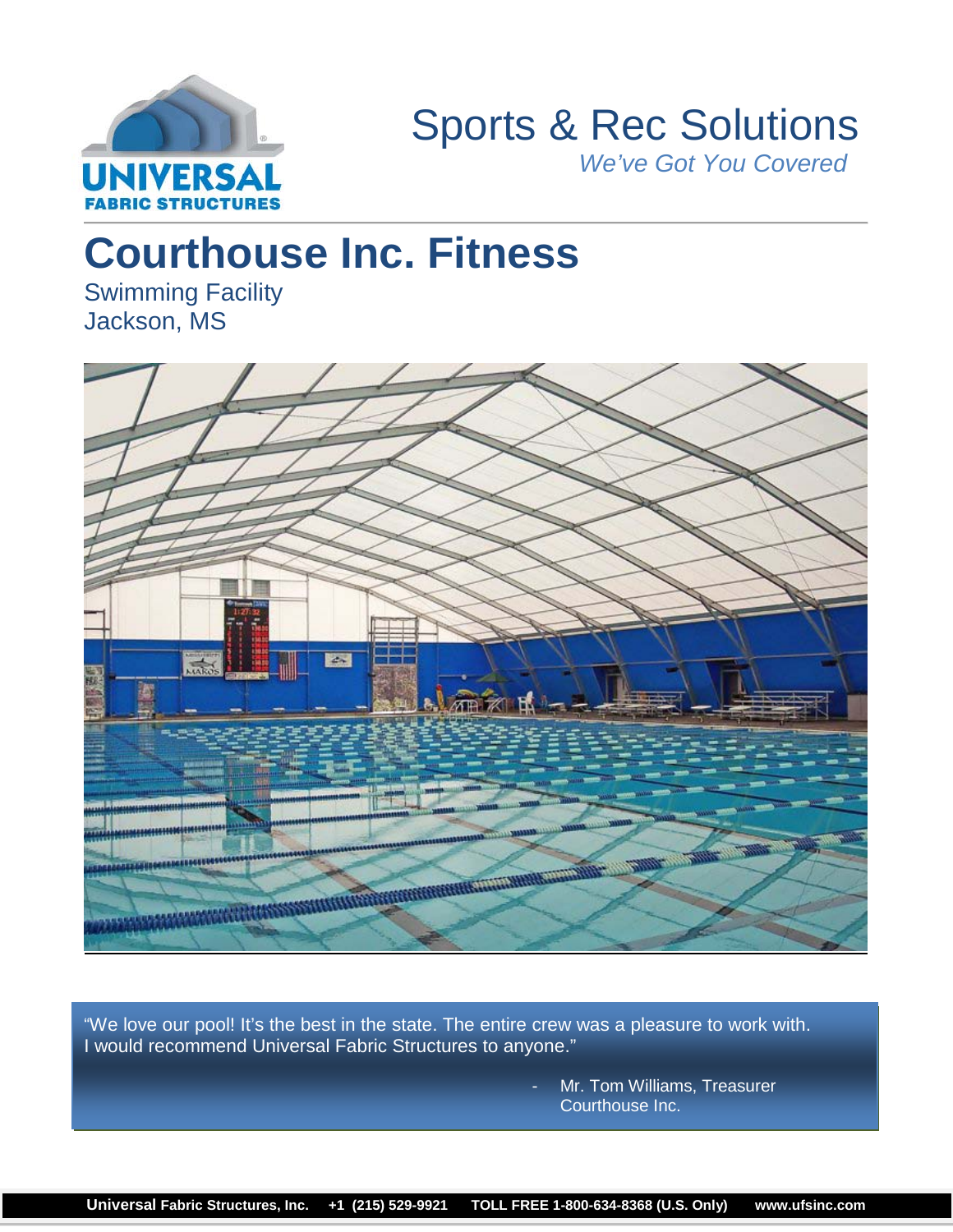## **Background**

The Courthouse Inc. Fitness Facility board of directors in Jackson, MS had a problem – their members wanted to use the swimming pool year-round, but the pool was an outdoor pool. Even in Mississippi there are days too cool to swim outside. The board needed to respond to the members with an idea that was quality built, cost-effective and able to be implemented and completed quickly.

### **Scope of Work**

Realizing that both time and money were paramount to the Courthouse board of directors, UFS suggested erecting a 121-foot by 196-foot long polygon fabric structure over the existing swimming pool.

#### **Solution**

The board agreed and the entire structure was erected by a crew of five UFS employees in less than three weeks time.

The building is equpped with a total HVAC system to accommodate the chill of winter. Nine tempered glass retractable garage doors take advantage of the temperate breezes during the spring and summer.

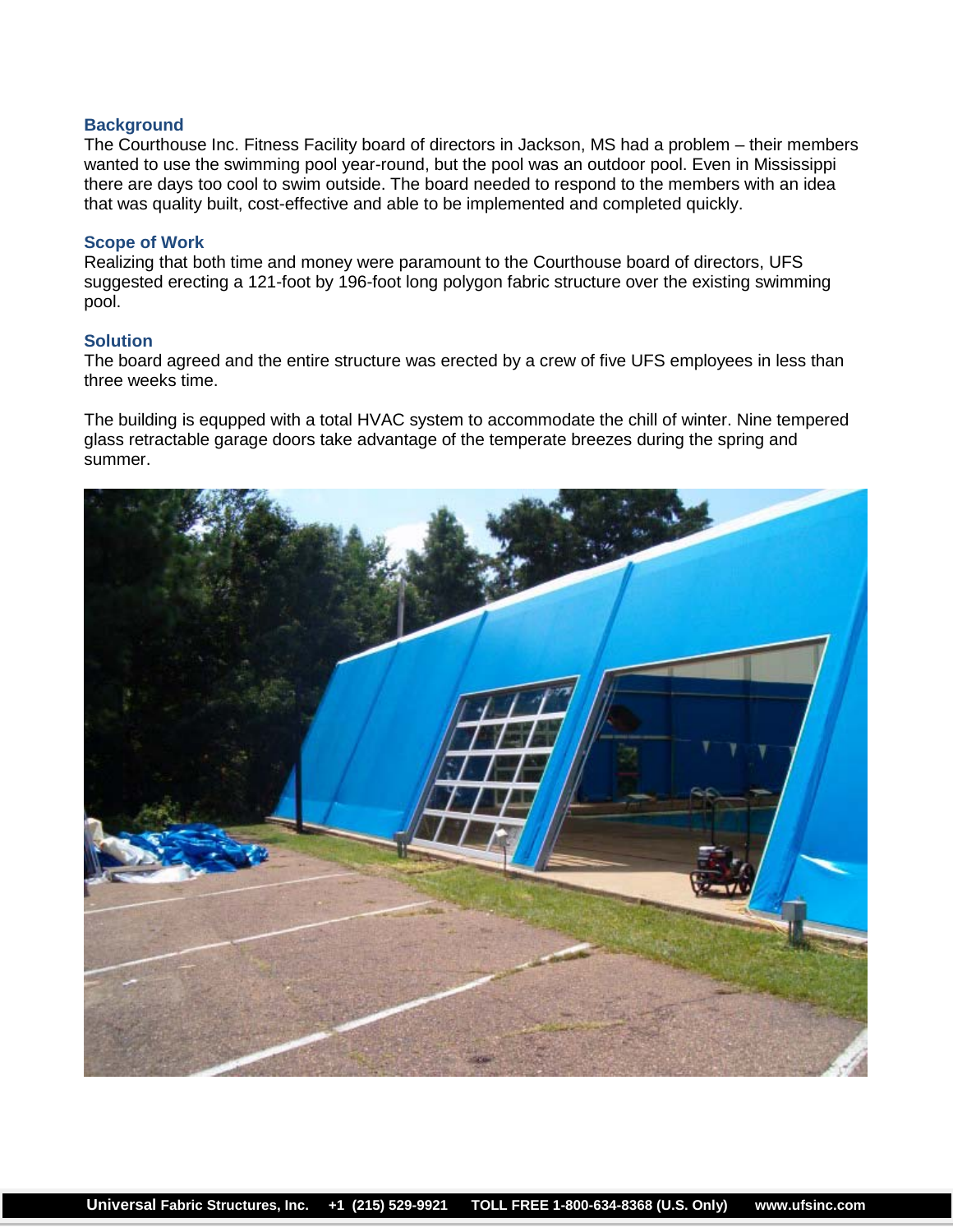

Blue Ferrari fabric covers the building up to the eave joint with the balance of the fabric being translucent to take full advantage of the sun. Four electric ventilators and six passive louvers ensure good air transfer. Twenty-eight 400 watt lights brighten activities on overcast days and late into the night. "We love our pool!", said Tom Williams, treasurer of Courthouse, Inc. "It's the best in the state. The entire crew was a pleasure to work with. I would recommend them to anyone. UFS Project Management walked me through the entire project and kept me posted every step of the way," concluded Williams.

Echoing those accolades was Pool Director Laura Uecker, "The Universal crew was great to work with! We were so impressed with how fast it went up and how hard they worked. I enjoyed working with UFS and would recommend them to anyone."

The Polygon Sporthall fabric structure constructed for Courthouse was the first structure of its kind in the area and the community was amazed. The mayor of the town held a ribbon cutting ceremony to which the UFS representatives were invited.

The Polygon Series of structures is UFS' original structure design featuring a unique angled, low-profile frame. Engineered to optimize space with low peak height, the Universal Polygon has serviced a wide variety of applications from tennis court enclosures to compost processing plants.

As the need arises, the Polygon structure can be expanded by simply moving the gable end and adding more bays. Doors and other openings can be added anytime with minimal effort. The Polygon can be equipped with many of the same accessories found in standard construction, most of which are equally relocatable.